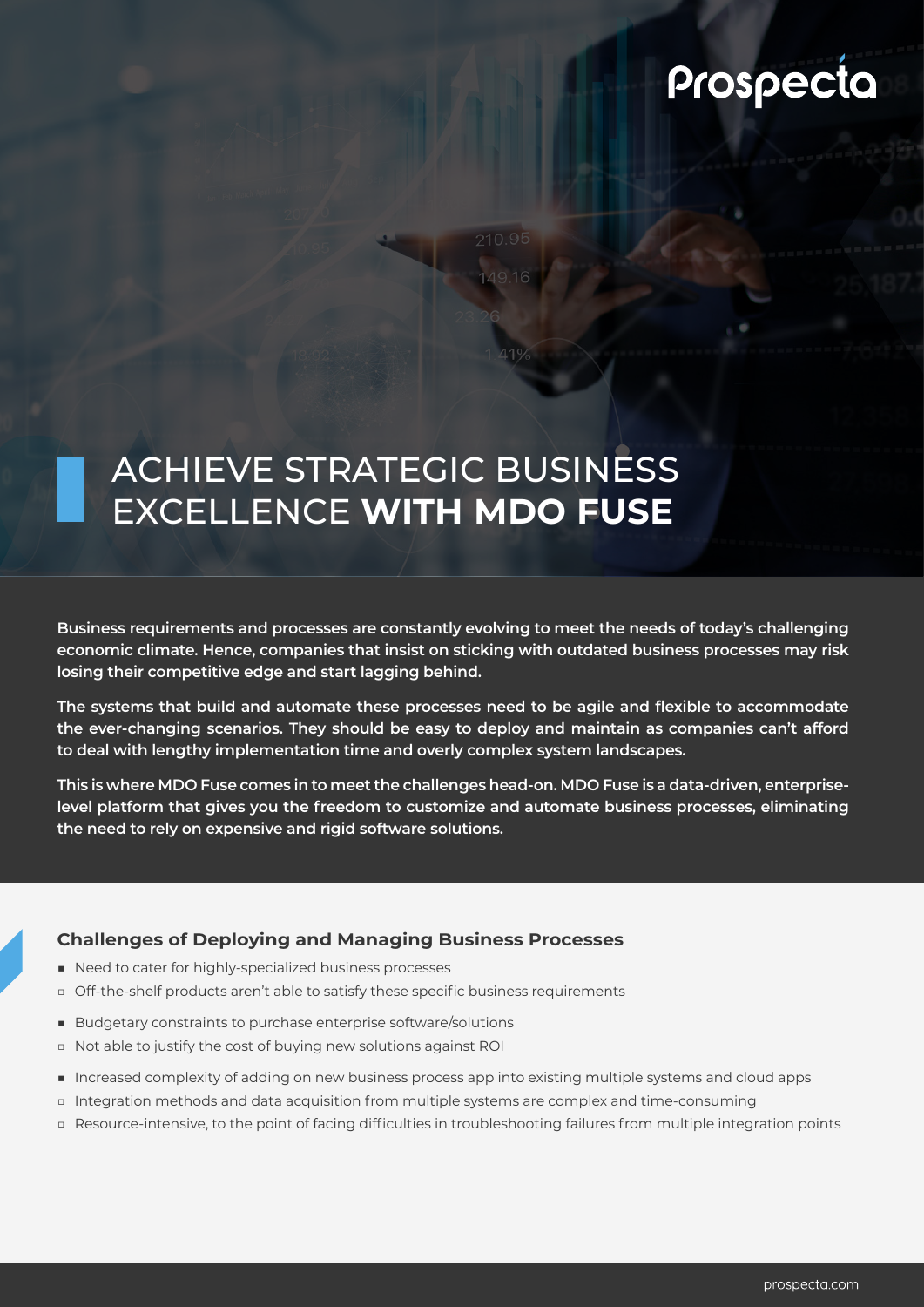

# **MDO Fuse — Data-driven Process Platform**



MDO Fuse addresses the complexity and uniqueness of discrete business-oriented processes. It runs on microservice architecture that's highly modular, enabling the development and deployment of solutions independent of each other. MDO Fuse seamlessly integrates with SAP and S/4HANA systems via SAP Cloud Platform Integration. To connect with other enterprise and data warehouse systems, it has Enterprise REST services and other integration adapters.

Data Intelligence Workbench (DIW) provides the data quality layer, governing data with transformation and remediation activities. Real-time, interactive analytics including dashboards complement the platform offerings.

While other business applications may focus on process customization capability, MDO Fuse emphasizes and drives both process digitalization and data quality.

## **Features of MDO Fuse include:**

- Utilization of ConnektHub for pre-configured business templates consisting of rules, flows, reports, and forms
- Drag-and-drop functionalities to easily add and modify processes, flows, integration scenarios, and analytics
- Automation of business flows and processes, fortified with approval workflows and data governance framework
- In-built analytics and dashboards (pre-configured and configurable) to derive actionable insights
- Collaboration capabilities with internal and external parties
- System agnostic, allowing you to source data from any kind of ERP (SAP, Salesforce, etc.) down to simple Excel spreadsheets